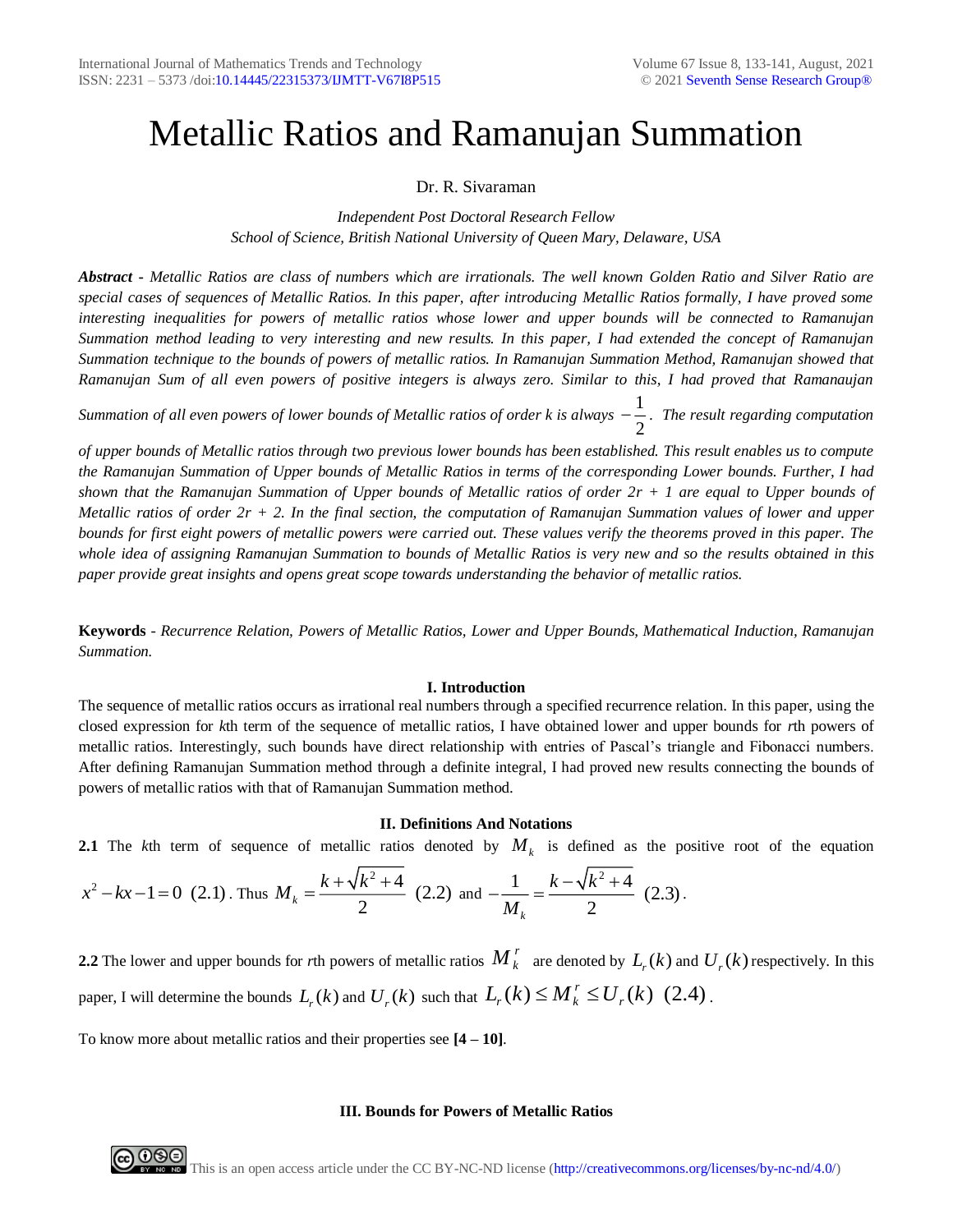## **3.1 Theorem 1**

For any natural number  $k$ , if  $M_k$  is the  $k$ th Metallic Ratio, then we have

$$
1 \leq M_k^0 \leq 1 \quad (3.1)
$$
  
\n
$$
k \leq M_k^1 \leq k + 1 \quad (3.2)
$$
  
\n
$$
k^2 + 1 \leq M_k^2 \leq k^2 + k + 1 \quad (3.3)
$$
  
\n
$$
k^3 + 2k \leq M_k^3 \leq k^3 + k^2 + 2k + 1 \quad (3.4)
$$
  
\n
$$
k^4 + 3k^2 + 1 \leq M_k^4 \leq k^4 + k^3 + 3k^2 + 2k + 1 \quad (3.5)
$$
  
\n
$$
k^5 + 4k^3 + 3k \leq M_k^5 \leq k^5 + k^4 + 4k^3 + 3k^2 + 3k + 1 \quad (3.6)
$$
  
\n
$$
k^6 + 5k^4 + 6k^2 + 1 \leq M_k^6 \leq k^6 + k^5 + 5k^4 + 4k^3 + 6k^2 + 3k + 1 \quad (3.7)
$$
  
\n
$$
k^7 + 6k^5 + 10k^3 + 4k \leq M_k^7 \leq k^7 + k^6 + 6k^5 + 5k^4 + 10k^3 + 6k^2 + 4k + 1 \quad (3.8)
$$
  
\n
$$
k^8 + 7k^6 + 15k^4 + 10k^2 + 1 \leq M_k^8 \leq k^8 + k^7 + 7k^6 + 6k^5 + 15k^4 + 10k^3 + 10k^2 + 4k + 1 \quad (3.9)
$$

**Proof**: By (2.2), since  $M_k$  is non-zero, it follows that  $M_k^0 = 1$  and so (3.1) is satisfied.

Now, for any natural number *k*, from (2.2),  $^{2}+4$  $k - 2 = 2$  $M_k = \frac{k + \sqrt{k^2 + 4}}{k} \ge \frac{k + k}{k} = k$  and

$$
M_k = \frac{k + \sqrt{k^2 + 4}}{2} \le \frac{k + \sqrt{k^2 + 4k + 4}}{2} = \frac{k + (k + 2)}{2} = k + 1.
$$

Thus,  $k \leq M_k^1 \leq k+1$ . This proves (3.2).

From (2.2), 
$$
M_k^2 = \frac{1}{4} \left( k^2 + k^2 + 4 + 2k\sqrt{k^2 + 4} \right) = k \left( \frac{k + \sqrt{k^2 + 4}}{2} \right) + 1 = kM_k + 1
$$

Thus,  $M_k^2 = kM_k + 1$  (3.10).

For any non-negative integer *r* let us assume that  
\n
$$
L_r(k) \le M_k^r \le U_r(k)
$$
\n(3.11)  
\n
$$
L_{r+1}(k) \le M_k^{r+1} \le U_{r+1}(k)
$$
\n(3.12)

 $L_{r+1}(k) \le M_k^{r+1} \le U_{r+1}(k)$  (3.12)<br>
Then using (3.10) we get  $M_k^{r+2} = M_k^r \times M_k^2 = M_k^r \times (kM_k + 1) = kM_k^{r+1} + M_k^r$  (3.13)  $H_k^1 \times M_k^2 = M_k^1 \times (kM_k + 1) = kM_k^{1/2} + M_k^1$  (3.13)<br>  $kL_{r+1}(k) + L_r(k) \leq kM_k^{r+1} + M_k^1 \leq kU_{r+1}(k) + U_r(k)$  (3.14)

Now from (3.11) and (3.12), we get  $kL_{r+1}(k) + L_r(k) \leq kM_r^{r+1}$ 

Thus from (3.13) and (3.14), we get  $kL_{r+1}(k) + L_r(k) \le M_k^{r+2} \le kU_{r+1}(k) + U_r(k)$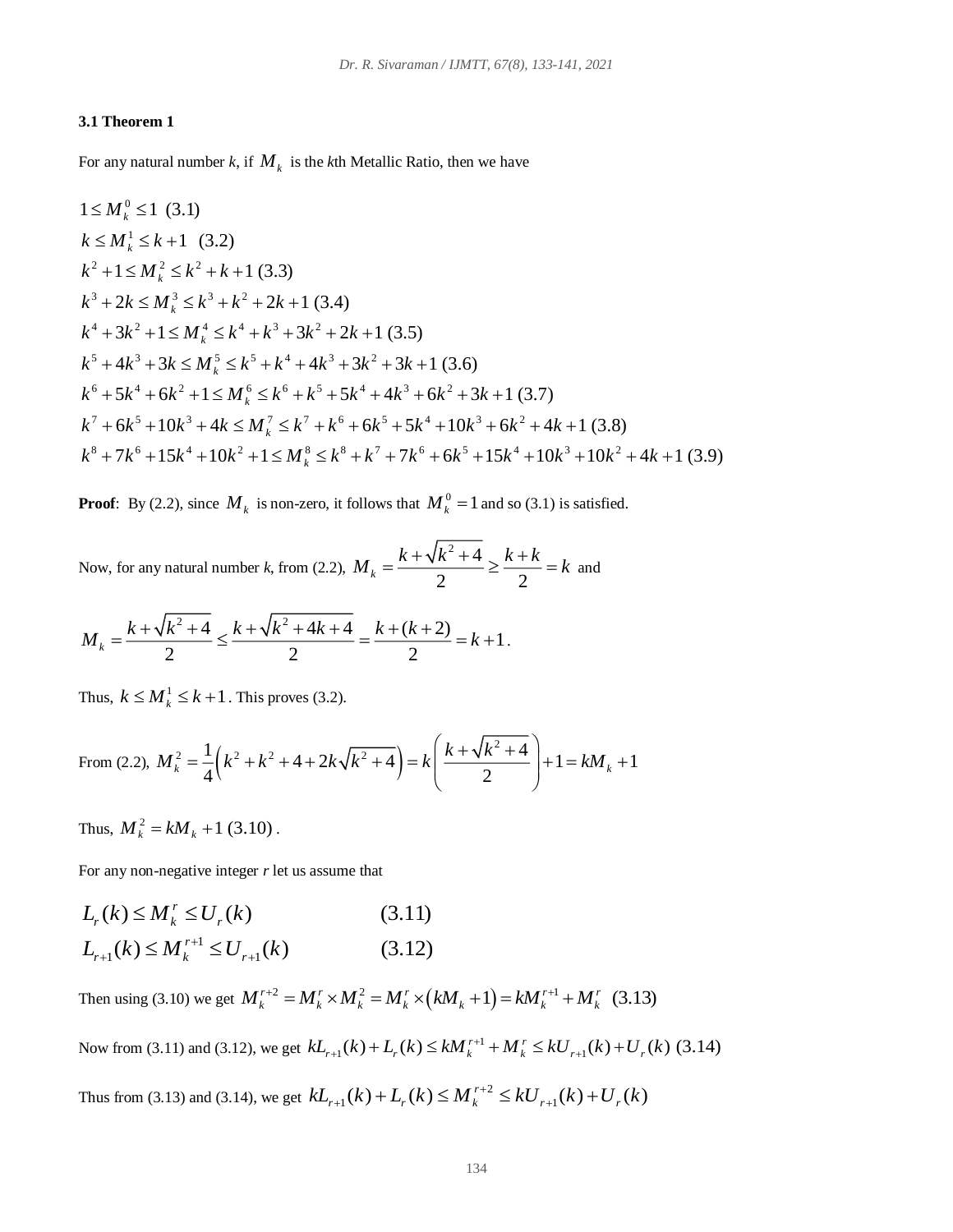Hence, we get  $L_{r+2}(k) \leq M_r^{r+2}$  $L_{r+2}(k) \leq M_k^{r+2} \leq U_{r+2}(k)$  $w_{k+2}(k) \leq M_k^{r+2} \leq U_{r+2}(k)$  where

$$
L_{r+2}(k) = kL_{r+1}(k) + L_r(k), \ U_{r+2}(k) = kU_{r+1}(k) + U_r(k)
$$
 (3.15).

Now using  $(3.11)$ ,  $(3.12)$  and  $(3.15)$  we can easily prove the inequalities from  $(3.3)$  to  $(3.9)$ .

In particular, if  $r = 0$  then from (3.1) and (3.2) we have

in particular, if  $r = 0$  then from (3.1) and (3.2) we have<br> $L_0(k) = 1, L_1(k) = k, U_0(k) = 1, U_1(k) = k + 1$ . Now from (3.15), we get

$$
L_2(k) = kL_1(k) + L_0(k) = k^2 + 1
$$
 and  $U_2(k) = kU_1(k) + U_0(k) = k^2 + k + 1$ .

Thus from  $L_2(k) \leq M_k^2$  $L_2(k) \le M_k^2 \le U_2(k)$  we obtain  $k^2 + 1 \le M_k^2 \le k^2 + k + 1$ . This proves (3.3).

Similarly if  $r = 1$ , from (3.15), we see that

$$
L_3(k) = kL_2(k) + L_1(k) = k^3 + 2k \text{ and } U_3(k) = kU_2(k) + U_1(k) = k^3 + k^2 + 2k + 1.
$$

Thus from  $L_3(k) \le M_k^3 \le U_3(k)$  we obtain  $k^3 + 2k \le M_k^3 \le k^3 + k^2 + 2k + 1$ . This proves (3.4).

In similar fashion, using (3.15) recursively, we can obtain equations (3.5) to (3.9).

This completes the proof.

#### **IV. Ramanujan Summation**

The great Indian mathematician Srinivasa Ramanujan introduced a novel way of assigning a sum to divergent series like Cesaro Summation method. Today such results provided by Ramanujan were known as Ramanujan Summation Method.

I present two Ramanujan Summation identities. For details of these results, see **[1 – 3].** 

For any positive integer *r*, we have

$$
(RS) \sum_{k=1}^{\infty} k^{2r} = 1^{2r} + 2^{2r} + 3^{2r} + \dots = 0 \quad (4.1)
$$
  

$$
(RS) \sum_{k=1}^{\infty} k^{2r-1} = 1^{2r-1} + 2^{2r-1} + 3^{2r-1} + \dots = -\frac{B_{2r}}{2r} \quad (4.2)
$$

where  $B_r$  is the *r*th Bernoulli number and  $B_0 = 1$ . The prefix RS mentioned before equations (4.1) and (4.2) indicate the term 'Ramanujan Summation'.

In **[1]** by the corresponding author, it has been shown that

$$
(RS)\sum_{k=1}^{\infty}k^{r}=\int_{-1}^{0}\left(\sum_{k=1}^{n}k^{r}\right)dn \quad (4.3)
$$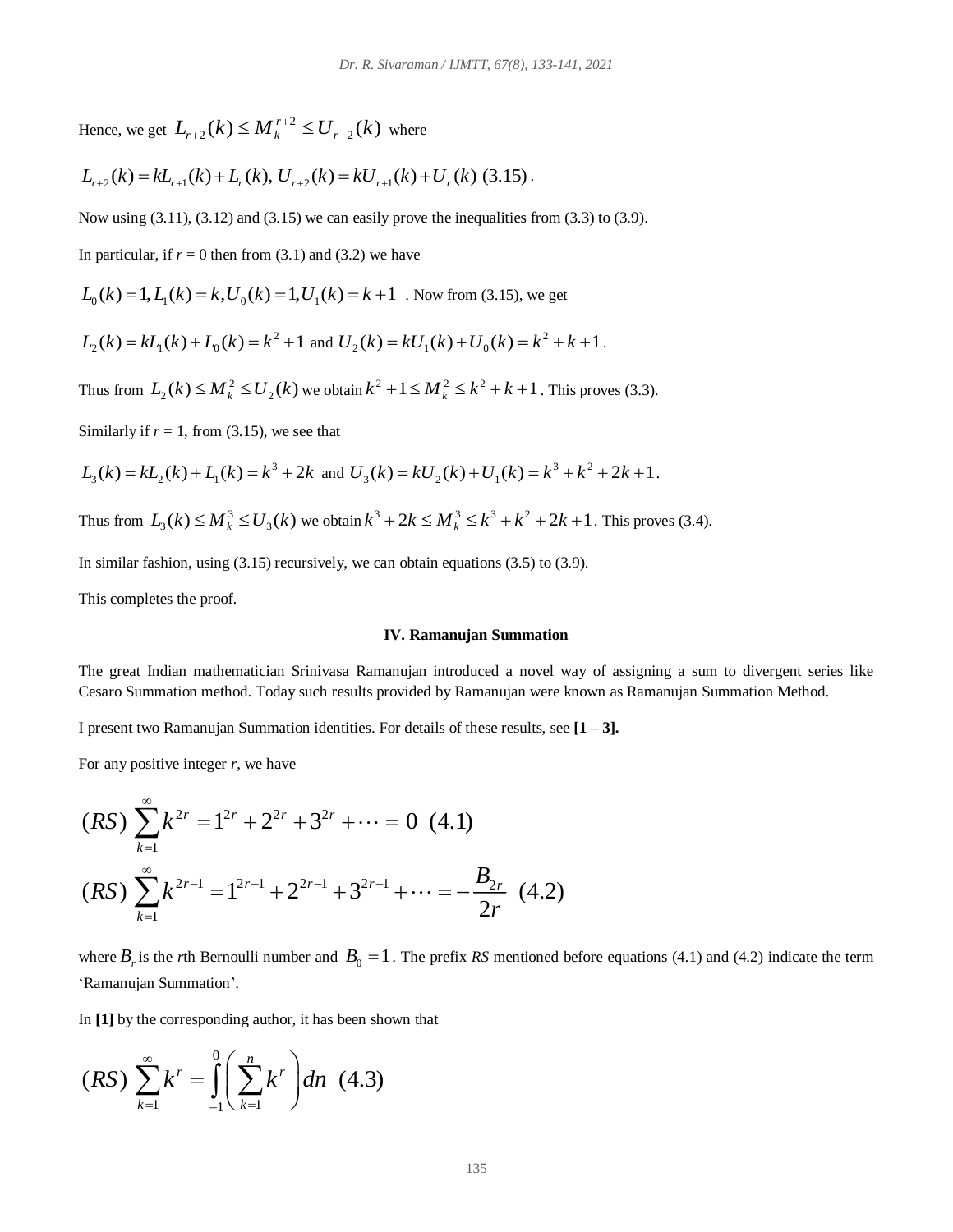In (4.3) the term  $\sum k^r$ 1 *k*  $\sum\limits_{ }^{ \infty}$ denotes the sum of *r*th powers of positive integers. Thus according to (4.1) and (4.2), we notice that

the Ramanujan summation of even powers of positive integers is zero and that of odd powers of positive integers is connected to the Bernoulli Numbers. In this paper, I will determine Ramanujan Summation for the bounds of powers of metallic ratios.

## **V. Ramanujan Summation and Bounds of Powers of Metallic Ratios**

Using the lower and upper bounds namely  $L_r(k)$ ,  $U_r(k)$  for rth powers of metallic ratios  $M_k^r$  obtained in theorem 1, we can obtain the Ramanujan Summation for them and see if we could get some pattern.

#### **5.1 Definitions**

In view of (4.3), the Ramanujan Summation for the lower and upper bounds  $L_r(k)$ ,  $U_r(k)$  is defined through the following expressions.

$$
(RS) \sum_{k=1}^{\infty} L_r(k) = \int_{-1}^{0} \left( \sum_{k=1}^{n} L_r(k) \right) dn \quad (5.1)
$$

$$
(RS) \sum_{k=1}^{\infty} U_r(k) = \int_{-1}^{0} \left( \sum_{k=1}^{n} U_r(k) \right) dn \quad (5.2)
$$

**5.2 Theorem 2** 

$$
(RS) \sum_{k=1}^{\infty} L_0(k) = (RS) \sum_{k=1}^{\infty} U_0(k) = -\frac{1}{2} (5.3)
$$

**Proof**: From (3.1), we know that  $L_0(k) = U_0(k) = 1$ . Hence, by definitions (5.1) and (5.2) we have  $0 \; / \;$   $\sim$  0  $0^{(N)}$  (iv) /  $0^{(N)}$ 1  $k=1$   $-1 \ k=1$   $-1$ 1  $(RS)$   $\sum L_0(k) = (RS)$   $\sum U_0(k) = | \sum (1)$ 2  $k=1$   $k=1$   $k=1$   $k=1$ *RS*  $\sum L_n(k) = (RS) \sum U_n(k) = || \sum (1) | dn = | ndn$  $\infty$  . The contract of  $\infty$   $\sum_{k=1}^{\infty} L_0(k) = (RS) \sum_{k=1}^{\infty} U_0(k) = \int_{-1}^{0} \left( \sum_{k=1}^{n} (1) \right) dn = \int_{-1}^{0} n \, dn = -1$ .

This completes the proof.

#### **5.3 Theorem 3**

For any positive integer *r*, we have

$$
(RS)\sum_{k=1}^{\infty}L_{2r}(k)=-\frac{1}{2}(5.4)
$$

**Proof**: First, we observe that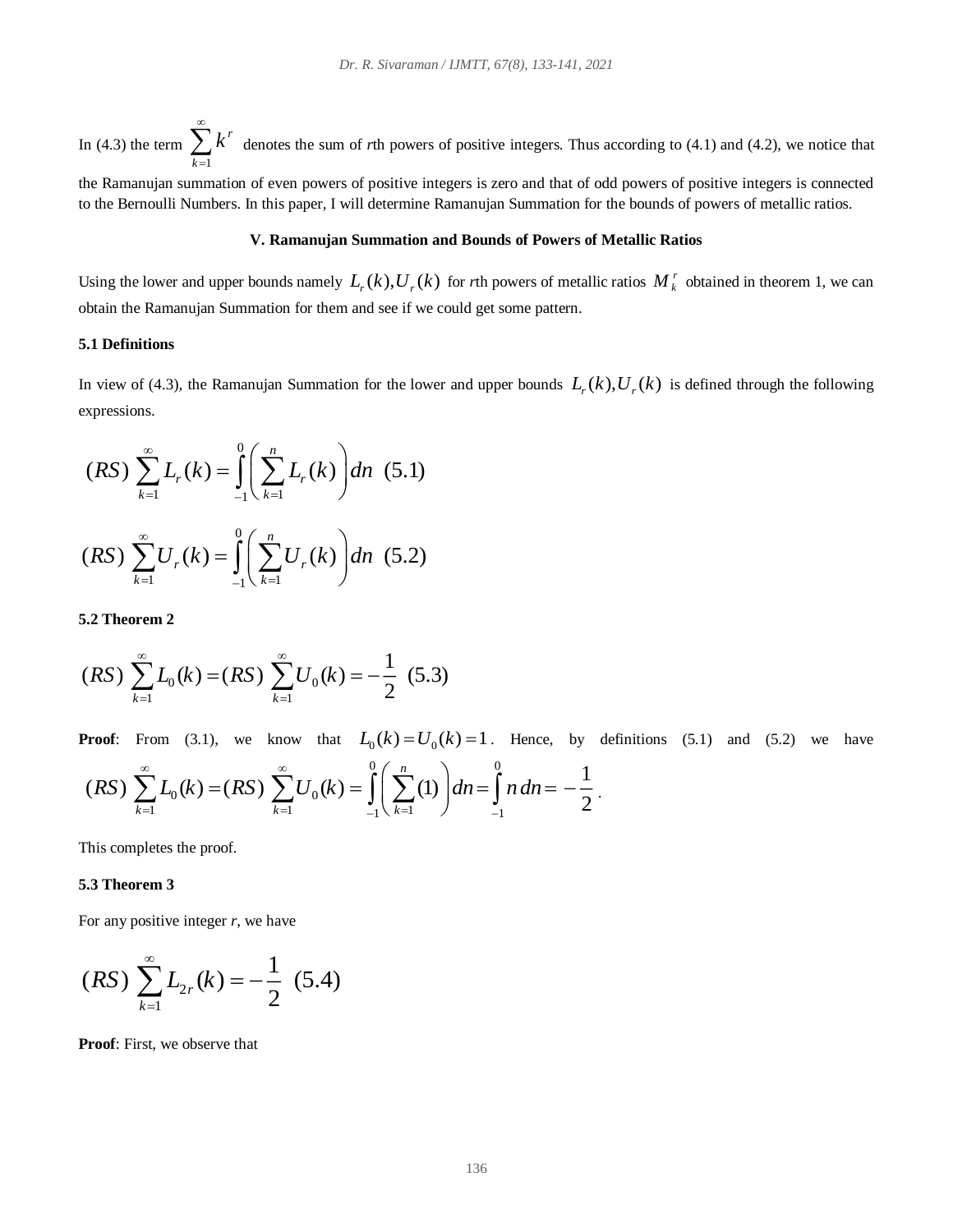$$
L_{2r}(k) = {2r \choose 0} k^{2r} + {2r-1 \choose 1} k^{2r-2} + {2r-2 \choose 2} k^{2r-4} + \dots + {r+1 \choose r-1} k^2 + {r \choose r} k^0
$$
  
= 
$$
\sum_{m=0}^r {2r-m \choose m} k^{2r-2m}
$$

Using  $(4.1)$ ,  $(4.3)$  and  $(5.3)$  we have

$$
(RS) \sum_{k=1}^{\infty} L_{2r}(k) = \int_{-1}^{0} \left( \sum_{k=1}^{n} L_{2r}(k) \right) dn = \int_{-1}^{0} \left( \sum_{k=1}^{n} \sum_{m=0}^{r} \binom{2r-m}{m} k^{2r-2m} \right) dn
$$
  
\n
$$
= \binom{2r}{0} \int_{-1}^{0} \left( \sum_{k=1}^{n} k^{2r} \right) dn + \binom{2r-1}{1} \int_{-1}^{0} \left( \sum_{k=1}^{n} k^{2r-2} \right) dn
$$
  
\n
$$
+ \cdots + \binom{r+1}{r-1} \int_{-1}^{0} \left( \sum_{k=1}^{n} k^{2} \right) dn + \binom{r}{r} \int_{-1}^{0} \left( \sum_{k=1}^{n} (k^{0}) \right) dn
$$
  
\n
$$
= \binom{2r}{0} (RS) \left( \sum_{k=1}^{\infty} k^{2r} \right) + \binom{2r-1}{1} (RS) \left( \sum_{k=1}^{\infty} k^{2r-2} \right)
$$
  
\n
$$
+ \cdots + \binom{r+1}{r-1} (RS) \left( \sum_{k=1}^{\infty} k^{2} \right) + \int_{-1}^{0} \left( \sum_{k=1}^{n} L_{0}(k) \right) dn
$$
  
\n
$$
= 0 + 0 + \cdots + 0 + (RS) \sum_{k=1}^{\infty} L_{0}(k) = -\frac{1}{2}
$$

This completes the proof.

## **5.4 Theorem 4**

If *v* is any positive integer and if  $L_v(k)$ ,  $U_v(k)$  are lower and upper bounds of  $M_k^v$  then

$$
U_{v}(k) = L_{v}(k) + L_{v-1}(k) \tag{5.5}
$$

**Proof**: We will prove (5.5) by Mathematical Induction. For  $v = 1$ , from (3.1) and (3.2), we have  $U_1(k) = k+1$  and  $L_1(k) + L_0(k) = k + 1$ . Hence the result is true for  $v = 1$ .

Now by Induction Hypothesis, assume that (5.5) is true for all values of *v* up to  $r + 1$ , i.e. for all  $v = 1, 2, 3, ..., r - 1, r, r + 1$ . We will prove for  $v = r + 2$ .

Using (3.15), and the Induction Hypothesis, we get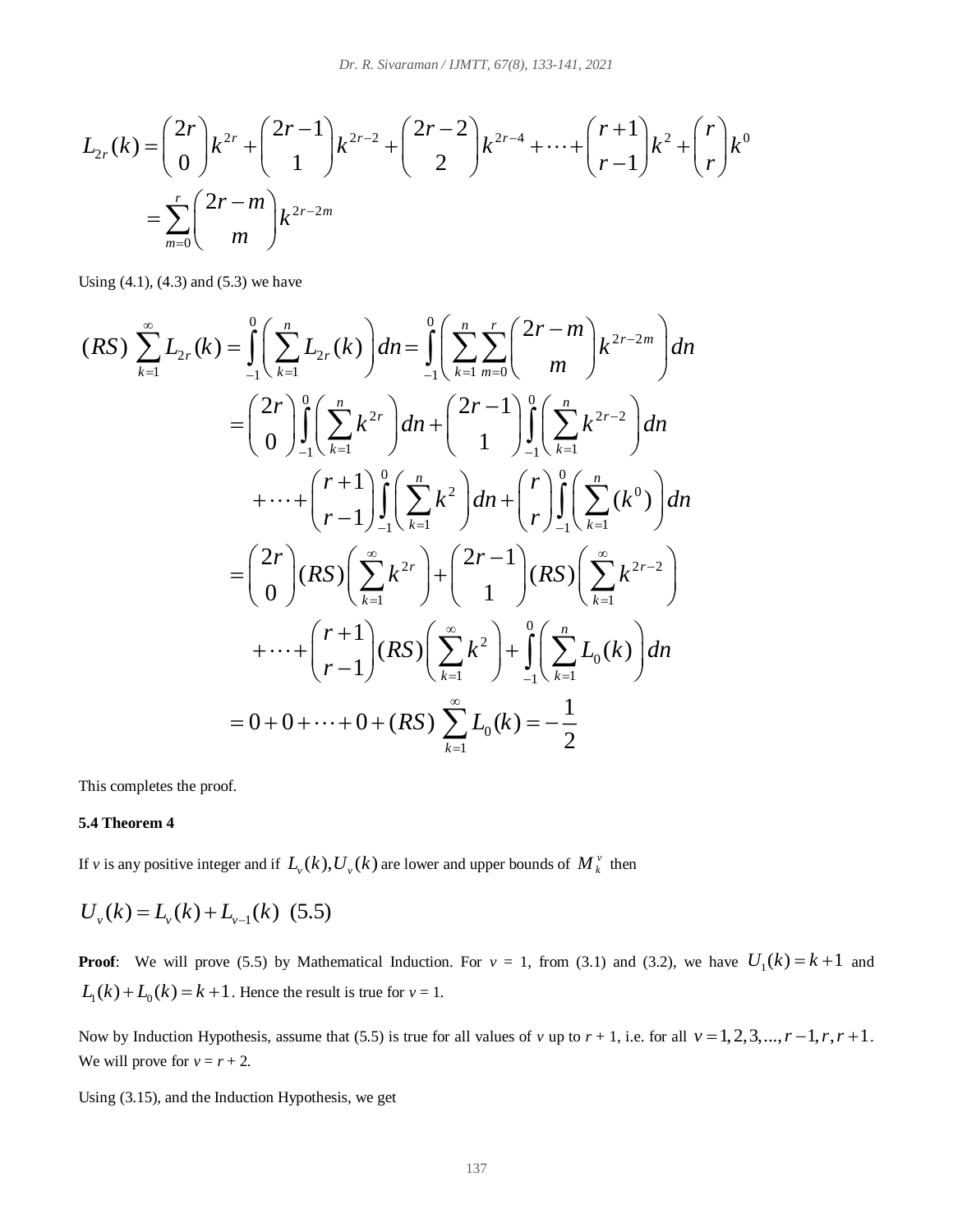$$
U_{r+2}(k) = kU_{r+1}(k) + U_r(k) = k \left[L_{r+1}(k) + L_r(k)\right] + \left[L_r(k) + L_{r-1}(k)\right]
$$
  
= 
$$
\left[kL_{r+1}(k) + L_r(k)\right] + \left[kL_r(k) + L_{r-1}(k)\right] = L_{r+2}(k) + L_{r+1}(k)
$$

Hence (5.5) remain true for  $v = r + 2$  also. Thus by Principle of Mathematical Induction, (5.5) is true for all positive integers *v*. This completes the proof.

## **5.5 Theorem 5**

If *r* is any non-negative integer, then

$$
(RS) \sum_{k=1}^{\infty} U_{2r+1}(k) = (RS) \sum_{k=1}^{\infty} L_{2r+1}(k) - \frac{1}{2}
$$
(5.6)  

$$
(RS) \sum_{k=1}^{\infty} U_{2r+2}(k) = (RS) \sum_{k=1}^{\infty} L_{2r+1}(k) - \frac{1}{2}
$$
(5.7)  

$$
(RS) \sum_{k=1}^{\infty} U_{2r+1}(k) = (RS) \sum_{k=1}^{\infty} U_{2r+2}(k)
$$
(5.8)

**Proof**: Using (5.1), (5.4), (5.5) and additive property of integrals, we have

$$
(RS) \sum_{k=1}^{\infty} U_{2r+1}(k) = (RS) \sum_{k=1}^{\infty} \Big[ L_{2r+1}(k) + L_{2r}(k) \Big] = \int_{-1}^{0} \Bigg( \sum_{k=1}^{n} \Big[ L_{2r+1}(k) + L_{2r}(k) \Big] \Bigg) dh
$$
  

$$
= \int_{-1}^{0} \Bigg( \sum_{k=1}^{n} L_{2r+1}(k) \Bigg) dn + \int_{-1}^{0} \Bigg( \sum_{k=1}^{n} L_{2r}(k) \Bigg) dn
$$
  

$$
= (RS) \sum_{k=1}^{\infty} L_{2r+1}(k) + (RS) \sum_{k=1}^{\infty} L_{2r}(k) = (RS) \sum_{k=1}^{\infty} L_{2r+1}(k) - \frac{1}{2}
$$

This proves (5.6). Similarly, we have

$$
(RS) \sum_{k=1}^{\infty} U_{2r+2}(k) = (RS) \sum_{k=1}^{\infty} \left[ L_{2r+2}(k) + L_{2r+1}(k) \right] = \int_{-1}^{0} \left( \sum_{k=1}^{n} \left[ L_{2r+1}(k) + L_{2(r+1)}(k) \right] \right) dn
$$
  

$$
= \int_{-1}^{0} \left( \sum_{k=1}^{n} L_{2r+1}(k) \right) dn + \int_{-1}^{0} \left( \sum_{k=1}^{n} L_{2(r+1)}(k) \right) dn
$$
  

$$
= (RS) \sum_{k=1}^{\infty} L_{2r+1}(k) + (RS) \sum_{k=1}^{\infty} L_{2(r+1)}(k) = (RS) \sum_{k=1}^{\infty} L_{2r+1}(k) - \frac{1}{2}
$$

This proves (5.7). Identity (5.8) follows directly upon comparing (5.6) and (5.7).

This completes the proof.

# **VI. Computation**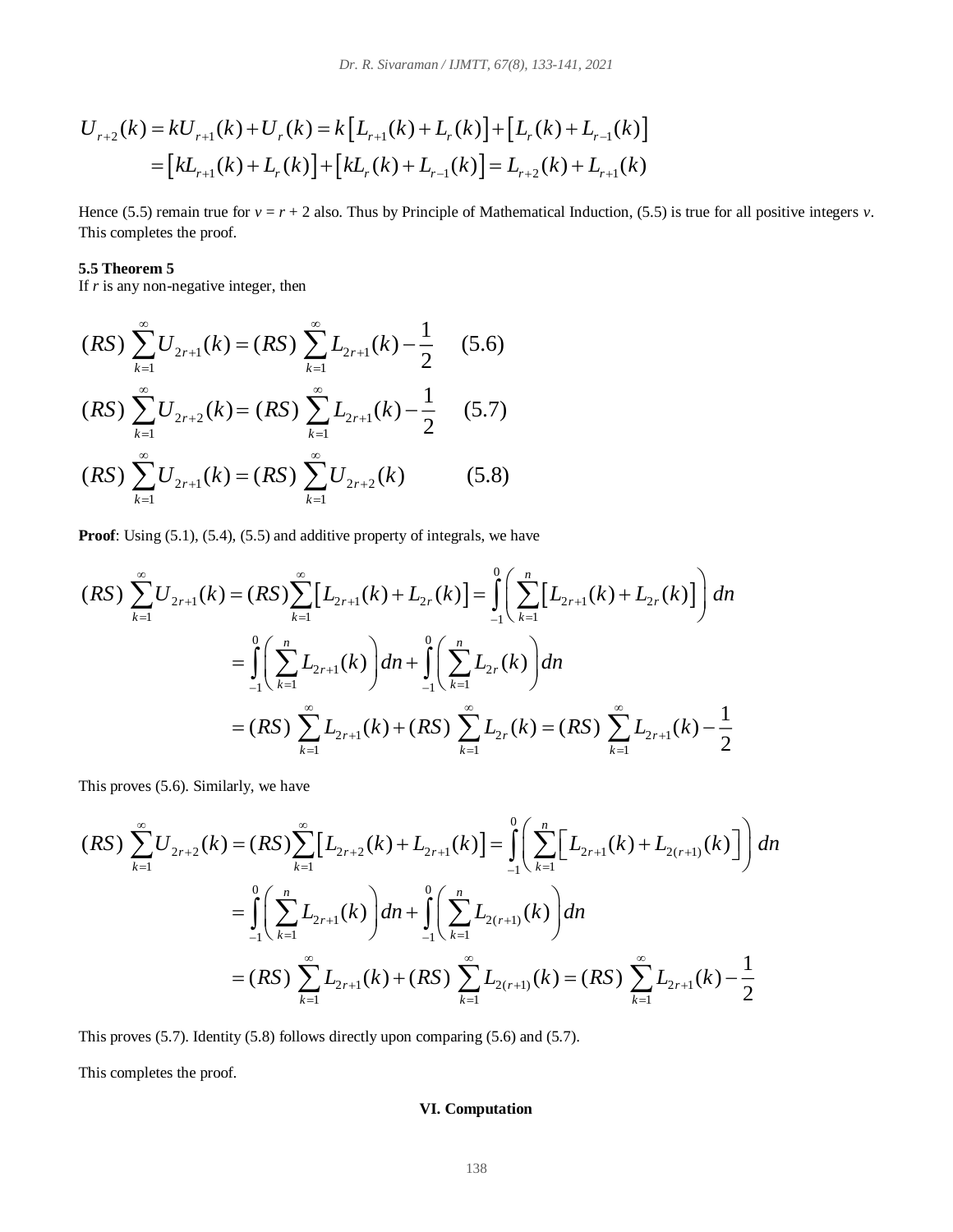Using the theorems established in section 5, we can calculate the Ramanujan Summation of lower and upper bounds of *r*th power of metallic ratios. First, let us compute the Ramanujan Summation of sum of  $L_1(k) = k$ . Using (5.1), we have

$$
(RS)\sum_{k=1}^{\infty} L_1(k) = \int_{-1}^{0} \left(\sum_{k=1}^{n} k\right) dn = \int_{-1}^{0} \left(\frac{n(n+1)}{2}\right) dn = -\frac{1}{12} \quad (6.1)
$$
  
Now using (5.6), we get  $(RS)\sum_{k=1}^{\infty} U_1(k) = (RS)\sum_{k=1}^{\infty} L_1(k) - \frac{1}{2} = -\frac{1}{12} - \frac{1}{2} = -\frac{7}{12} \quad (6.2)$ 

From (5.4), we see that  $(\mathbf{A} \mathbf{D}) \sum L_2$ 1  $(RS)$   $\sum L_2(k) = -\frac{1}{2}(6.3)$  $\sum_{k=1}^{\infty}$  2 2 2 *RS L k*  $\infty$ Ξ  $\sum L_{2}(k) = -$ 

From (5.4), we see that 
$$
(RS) \sum_{k=1}^{\infty} L_2(k) = -\frac{1}{2} (6.3)
$$
  
Using (5.7), we get  $(RS) \sum_{k=1}^{\infty} U_2(k) = (RS) \sum_{k=1}^{\infty} L_1(k) - \frac{1}{2} = -\frac{1}{12} - \frac{1}{2} = -\frac{7}{12} (6.4)$ 

Again using (5.1), we get

$$
(RS)\sum_{k=1}^{\infty} L_3(k) = \int_{-1}^{0} \left( \sum_{k=1}^{n} (k^3 + 2k) \right) dn = \int_{-1}^{0} \left[ \left( \frac{n(n+1)}{2} \right)^2 + n(n+1) \right] dn = -\frac{19}{120} \tag{6.5}
$$

From (5.6), we have  $(K3) \sum U_3(K) = (K3) \sum L_3$ 1  $k=1$  $(RS)\sum_{k=1}^{\infty}U_{3}(k)=(RS)\sum_{k=1}^{\infty}L_{3}(k)-\frac{1}{2}=-\frac{19}{100}=\frac{1}{100}=-\frac{79}{100}$  (6.6)  $\sum_{k=1}^{\infty}$   $\sum_{k=1}^{\infty}$   $\sum_{k=1}^{\infty}$   $\sum_{k=1}^{\infty}$  120 2 120  $R(S)$   $\sum U(x(k) = (RS)$   $\sum L(x(k))$  $\infty$   $\infty$  $\sum_{k=1} U_3(k) = (RS) \sum_{k=1} L_3(k) - \frac{1}{2} = -\frac{19}{120} - \frac{1}{2} = -$ 

From (5.4), we see that  $(\mathbf{A} \mathbf{D}) \sum L_4$ 1 1  $(RS)$   $\sum L_4(k) = -\frac{1}{2}(6.7)$  $\sum_{k=1}$  4. 2  $RS$   $\sum L_i(k)$ ∞  $\sum_{k=1} L_4(k) = -$ 

From (5.4), we see that 
$$
(RS) \sum_{k=1}^{\infty} L_4(k) = -\frac{1}{2} (6.7)
$$
  
\nUsing (5.7), we get  $(RS) \sum_{k=1}^{\infty} U_4(k) = (RS) \sum_{k=1}^{\infty} L_3(k) - \frac{1}{2} = -\frac{19}{120} - \frac{1}{2} = -\frac{79}{120} (6.8)$   
\n $(RS) \sum_{k=1}^{\infty} L_5(k) = \int_0^0 \left( \sum_{k=1}^n (k^5 + 4k^3 + 3k) \right) dn = -\frac{1}{252} + \frac{1}{20} - \frac{1}{4} = -\frac{139}{520} (6.9)$ 

Using (5.7), we get 
$$
(RS)\sum_{k=1}^{\infty} U_4(k) = (RS)\sum_{k=1}^{\infty} L_3(k) - \frac{1}{2} = -\frac{19}{120} - \frac{1}{2} = -\frac{79}{120}
$$
 (6.8  

$$
(RS)\sum_{k=1}^{\infty} L_5(k) = \int_{-1}^{0} \left(\sum_{k=1}^{n} (k^5 + 4k^3 + 3k)\right) dn = -\frac{1}{252} + \frac{1}{30} - \frac{1}{4} = -\frac{139}{630}
$$
 (6.9)

From (5.6), we have 
$$
(RS)\sum_{k=1}^{\infty} U_5(k) = (RS)\sum_{k=1}^{\infty} L_5(k) - \frac{1}{2} = -\frac{139}{630} - \frac{1}{2} = -\frac{227}{315}
$$
 (6.10)

From (5.4), we see that  $(\mathbf{A}^{\mathbf{D}})\sum_{k=0}^{\infty}L_{6}$ 1 1  $(RS)$   $\sum_{k}$   $(k)$  = - - (6.11)  $\sum_{k=1}^{\infty}$  <sup>0</sup>  $\leq$  2  $RS$   $\sum L(k$  $\infty$ Ξ  $\sum L_{6}(k) = -$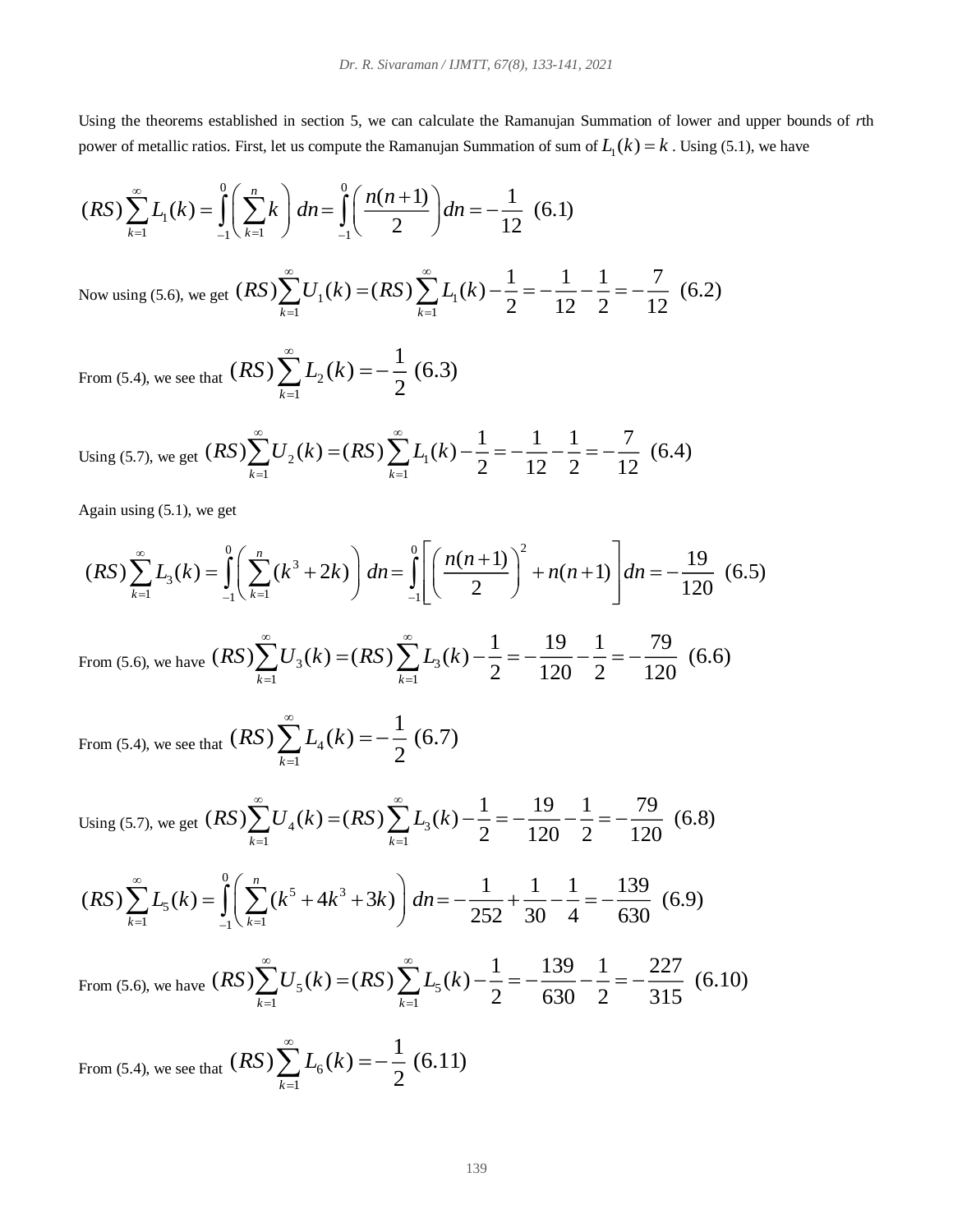Using (5.7), we get 
$$
(RS)\sum_{k=1}^{\infty}U_6(k) = (RS)\sum_{k=1}^{\infty}L_5(k) - \frac{1}{2} = -\frac{139}{630} - \frac{1}{2} = -\frac{227}{315}
$$
 (6.12)  
\n $(RS)\sum_{k=1}^{\infty}L_7(k) = \int_{-1}^{0} \left(\sum_{k=1}^n (k^7 + 6k^5 + 10k^3 + 4k)\right) dn = \frac{1}{240} - \frac{1}{42} + \frac{1}{12} - \frac{1}{3} = -\frac{151}{560}$  (6.13)  
\nFrom (5.6), we have  $(RS)\sum_{k=1}^{\infty}U_7(k) = (RS)\sum_{k=1}^{\infty}L_7(k) - \frac{1}{2} = -\frac{151}{560} - \frac{1}{2} = -\frac{431}{560}$  (6.14)

From (5.4), we see that  $(\mathbf{A}^{\mathbf{D}})\sum_{k=1}^{\infty}L_{8}$ 1 1  $(RS)$   $\sum k(k) = -\frac{1}{2}(6.15)$  $\sum_{k=1}^{\infty}$  <sup>8</sup>  $\left( \begin{array}{cc} 2 \end{array} \right)$ *RS L k*  $\sum_{k=1}^{\infty} L_{8}(k) = -$ 

 $\overline{k=1}$ 

1  $k=1$ 

Using (5.7), we get 
$$
(RS)\sum_{k=1}^{\infty}U_8(k) = (RS)\sum_{k=1}^{\infty}L_7(k) - \frac{1}{2} = -\frac{151}{560} - \frac{1}{2} = -\frac{431}{560}
$$
 (6.16)

#### **VII. Conclusion**

This paper mainly focus about determining Ramanujan Summation values for lower and upper bounds for powers of metallic ratios. Ramanujan devised a novel method of assigning a real number to the divergent series, which today is named after him as Ramanujan Summation. As mentioned in (4.1), (4.2), Ramanujan proved that the Ramanujan Summation of even powers of natural numbers is 0 and that of odd powers is connected to the Bernoulli Numbers. In this paper, I had extended the concept of Ramanujan Summation technique to the bounds of powers of metallic ratios obtained in Theorem 1 from equations (3.1) to (3.9).

In performing such modification, I had shown that the Ramanujan Summation of all lower bounds of even powers of metallic ratios namely  $L_{2r}(k)$  is  $-\frac{1}{2}$ 

 $-\frac{1}{2}$  through equation (5.4) of theorem 3. This result resembles the constant value of 0 obtained by Ramanujan for sum of even powers of natural numbers in equation (4.1). In theorem 5, equations (5.6) and (5.7) provide the way of computing the Ramanujan Summation of upper bounds of odd and even order respectively knowing the Ramanujan Summation of lower bound. These two results will subsequently prove that the Ramanujan Summation of upper bounds of consecutive orders namely  $U_{2r+1}(k)$ ,  $U_{2r+2}(k)$  of powers of metallic ratios are equal as shown in equation (5.8).

In section 6, through equations (6.1) to (6.16), I had computed the Ramanujan Summation values for the first eight lower and upper bounds using the results established in theorems 3 and 5. These values resemble the Ramanujan Summation method for sum of powers of natural numbers though we get different values in this case. It is well known in Analytic Number Theory that Ramanujan Summation method presented in equations (4.1) and (4.2) is connected to the values of Riemann Zeta Function through analytic continuation. In similar way, the concept of Ramanujan Summation of bounds of powers of metallic ratios discussed in this paper can be thought of analytic continuation of powers of metallic ratios in to extended complex plane. In this sense, the results proved in this paper, paves more scope for further investigations.

Finally, we see that the lower and upper bounds for powers of metallic ratios evaluated at  $k = 1$  provides consecutive Fibonacci numbers. For example, from  $L_r(k) \le M_k^r \le U_r(k)$  we notice through equations (3.1) to (3.9) of theorem 1 that  $L_r(1) = F_{r+1}$ ,  $U_r(1) = F_{r+2}$  where  $F_{r+1}$ ,  $F_{r+2}$  are (*r*+1)th, (*r*+2)th Fibonacci numbers respectively. This paper thus contains